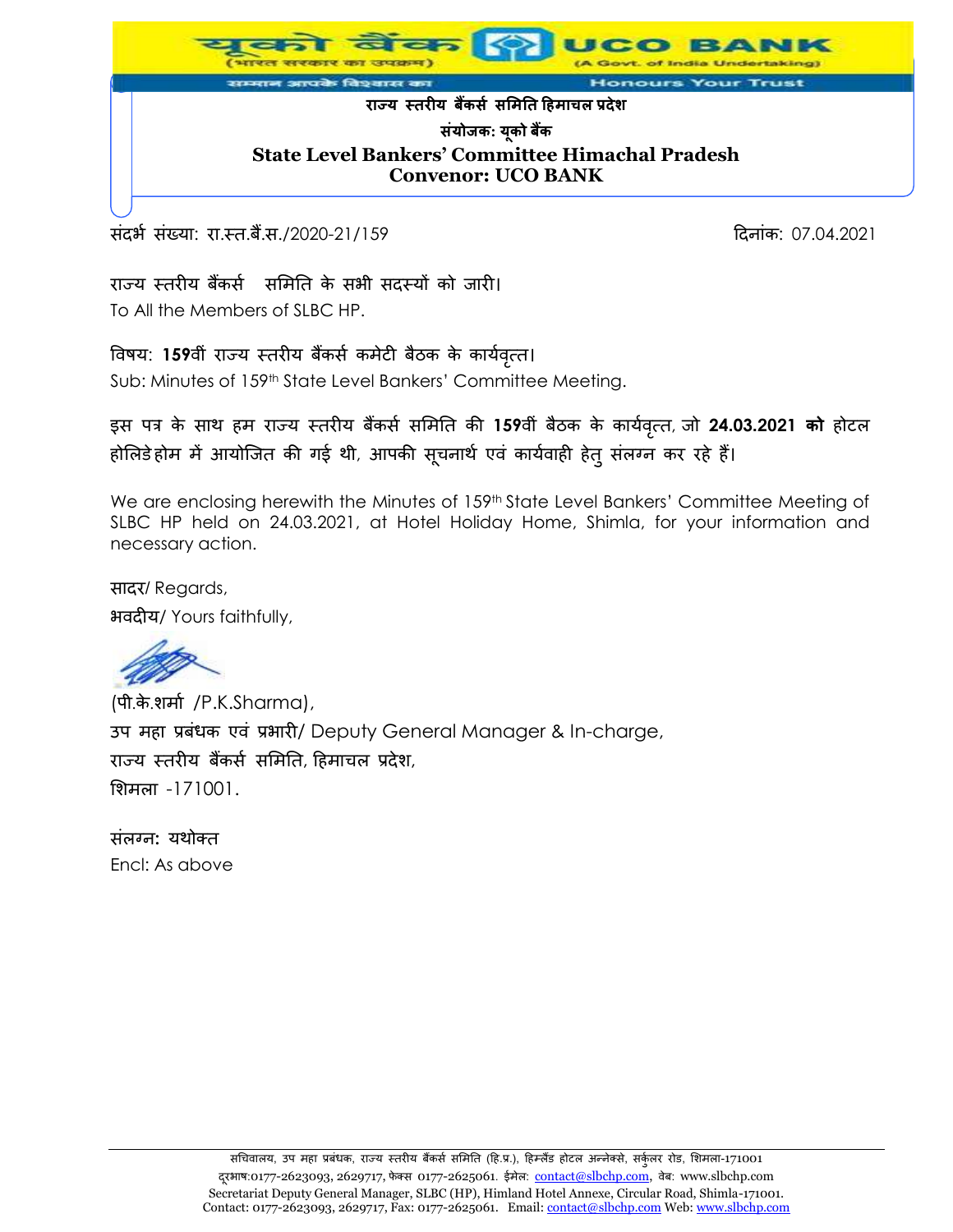

# **MINUTES OF SLBC MEETING HELD ON 24.03.2021 AT HOTEL HOLIDAY HOME, SHIMLA**

159th Meeting of State Level Bankers' Committee- Himachal Pradesh was held on 24th March, 2021 to review the performance of banking sector in the State for the quarter ended December, 2020. Sh. Prabodh Saxena, IAS, Additional Chief Secretary (Finance) to the Govt. of Himachal Pradesh chaired the meeting. Sh. A.K. Goel, Managing Director & C.E.O., UCO Bank co-chaired the meeting. The list of participants is herewith annexed (Annexure-I).

The meeting started with the permission of the Chair at 11.00 AM at Regency Hall, Hotel Holiday Home, Shimla, and was attended personally by local Representatives of Major Banks, RBI, NABARD and State Government Officials. The meeting commenced with Welcome Address delivered by Sh. S.S. Negi, Deputy General Manager & Convenor, SLBC, UCO Bank. The Key Note Address was given by Sh. A.K. Goel, Managing Director & CEO, UCO Bank. The DGM & Convenor extended warm welcome to distinguished dignitaries sitting on the Dias and Senior Bureaucrats/Executives from State Government Departments, Boards, Corporations, Banks and Insurance Companies present in the meeting.

### **HIGHLIGHTS OF THE WELCOME ADDRESS DELIVERED BY SH. S.S. NEGI, DGM & CONVENER, SLBC, HP:**

The Convener extended warm welcome to the dignitaries sitting on the dais viz.

- **Sh. Prabodh Saxena,** IAS, Additional Chief Secretary (Finance) to the Government of Himachal Pradesh. DGM & Convener, SLBC, UCO Bank extended heartiest welcome & expressed gratitude towards Sh. Saxena for sparing valuable time to chair the Meeting.
- **Sh. A.K. Goel**, MD & CEO, UCO Bank. The DGM extended warm welcome to MD & CEO on his participation in the meeting. The Convener expressed gratitude towards Sh. A.K. Goel on co-chairing the meeting.
- **Sh. K.C. Anand,** General Manager (In-charge), Reserve Bank of India, Shimla. The Convener, SLBC extended warm welcome to GM (In-charge), RBI on his participation in the meeting and expressed gratitude for proactive participation, guidance and support by the team of RBI officials to the SLBC forum.
- **Dr. S.K.K. Mishra,** General Manager**,** NABARD. The DGM, UCO Bank extended warm welcome to GM NABARD on his participation in the meeting and expressed gratitude for proactive support in rural credit and micro finance.

While welcoming the participants, DGM & Convenor apprised about the core agenda of the meeting i.e. to review ACP achievement up to December quarter, progress under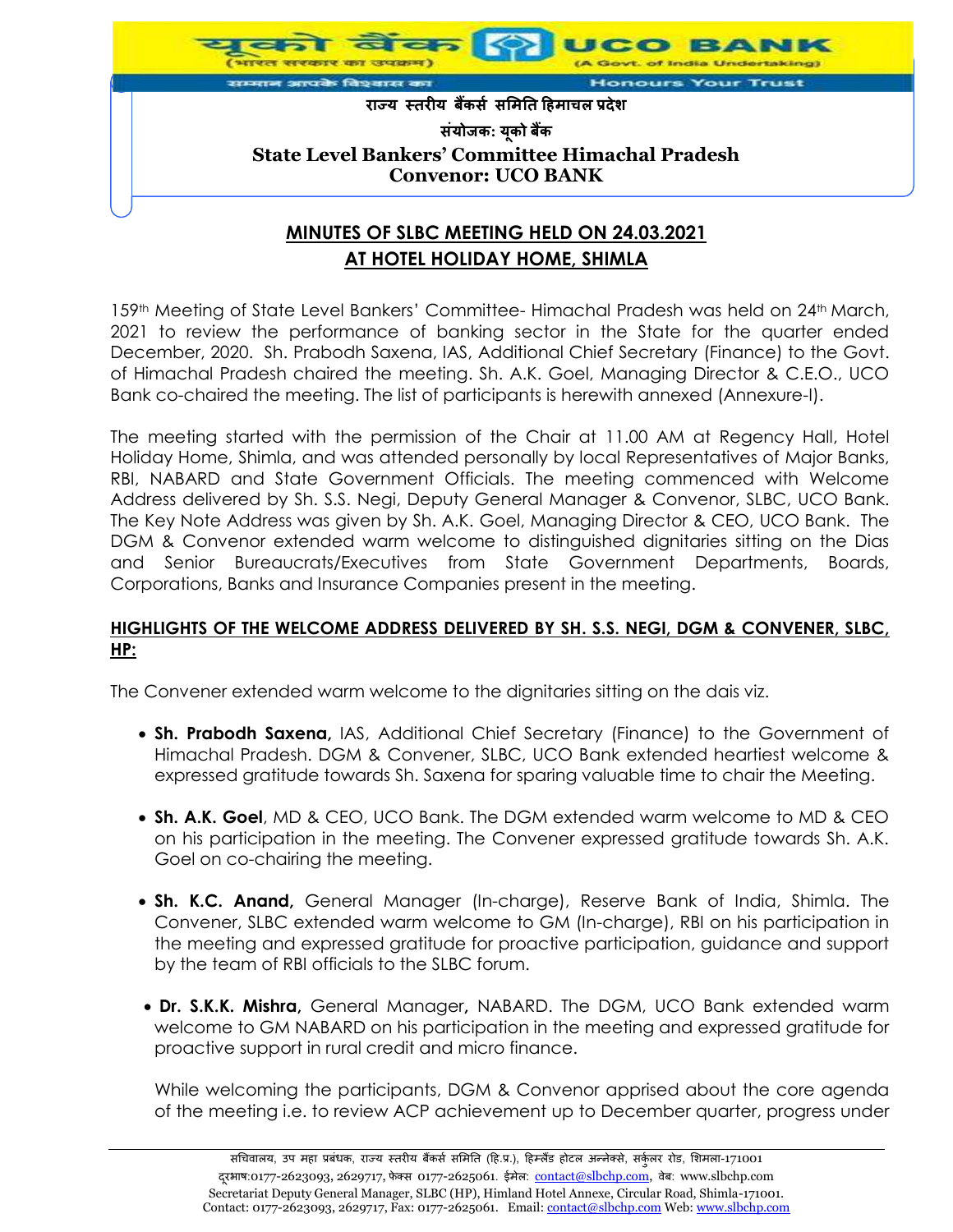

Government Sponsored Schemes, viz. MMSY, Interest Subvention Scheme for Hospitality sector, PM-SVANidhi, etc. Further, he told the house that the new Annual Credit Plan for FY 2021-22 will also be discussed during the meeting wherein an increase of 9.29% amounting to Rs. 27,702 crores over the last year ACP has been proposed. He hoped that the House will found the proposed ACP progressive and will approve.

In his concluding remarks, Mr. Negi, DGM & Convener, SLBC requested the participants to proactively participate in the deliberations.

## **HIGHLIGHTS OF THE KEY NOTE ADDRESS DELIVERED BY SHRI A.K. GOEL, MD & CEO, UCO BANK:**

The MD & CEO in his Key Note Address to the House highlighted the achievements of banking sector in Himachal Pradesh during the period ended December, 2020. Important points are mentioned as below:

- Due to unprecedented repercussions caused by COVID-19 pandemic, virtual SLBCs were conducted last year. This time SLBC meeting is being convened with physical participation of members while strictly adhering to social distancing norms.
- To alleviate the impact of COVID-19 on the Economy, Centre Govt. and RBI provided fiscal stimulus package of Rs. 29.87 lakhs crore which is 15% of India's GDP.
- He appreciated the performance of the member banks under APY Citizen's Choice Campaign and shared with the House that SLBC HP has been appreciated by Sh. Deepak Mohanty, Member, PFRDA, New Delhi. He congratulated Central Bank of India and Canara Bank for being awarded for their performance in the first half of the year 2020-21. He also thanked the State Government for their contribution of Rs. 2000 to each subscriber of APY scheme.
- MD & CEO, UCO Bank informed the house that during the COVID-19 period, Banks have performed extraordinarily and provided Rs. 520 crores to MSMEs against the target of Rs. 398 crores under Instant Credit to MSMEs.
- Under Guaranteed Emergency Credit Line (GECL) Scheme, Banks provided Rs. 1042 crores against the target of Rs. 1299 crores. Also, Overdraft facility of Rs. 3.39 crores was given to 16686 eligible PM Jan Dhan Beneficiaries.
- $\triangleright$  Similar financial assistance of Rs. 29.34 crores to 1936 eligible SHGs and Rs. 730 crores to 75557 farmers was provided by Banks during the pandemic. Mr. A.K. Goel, while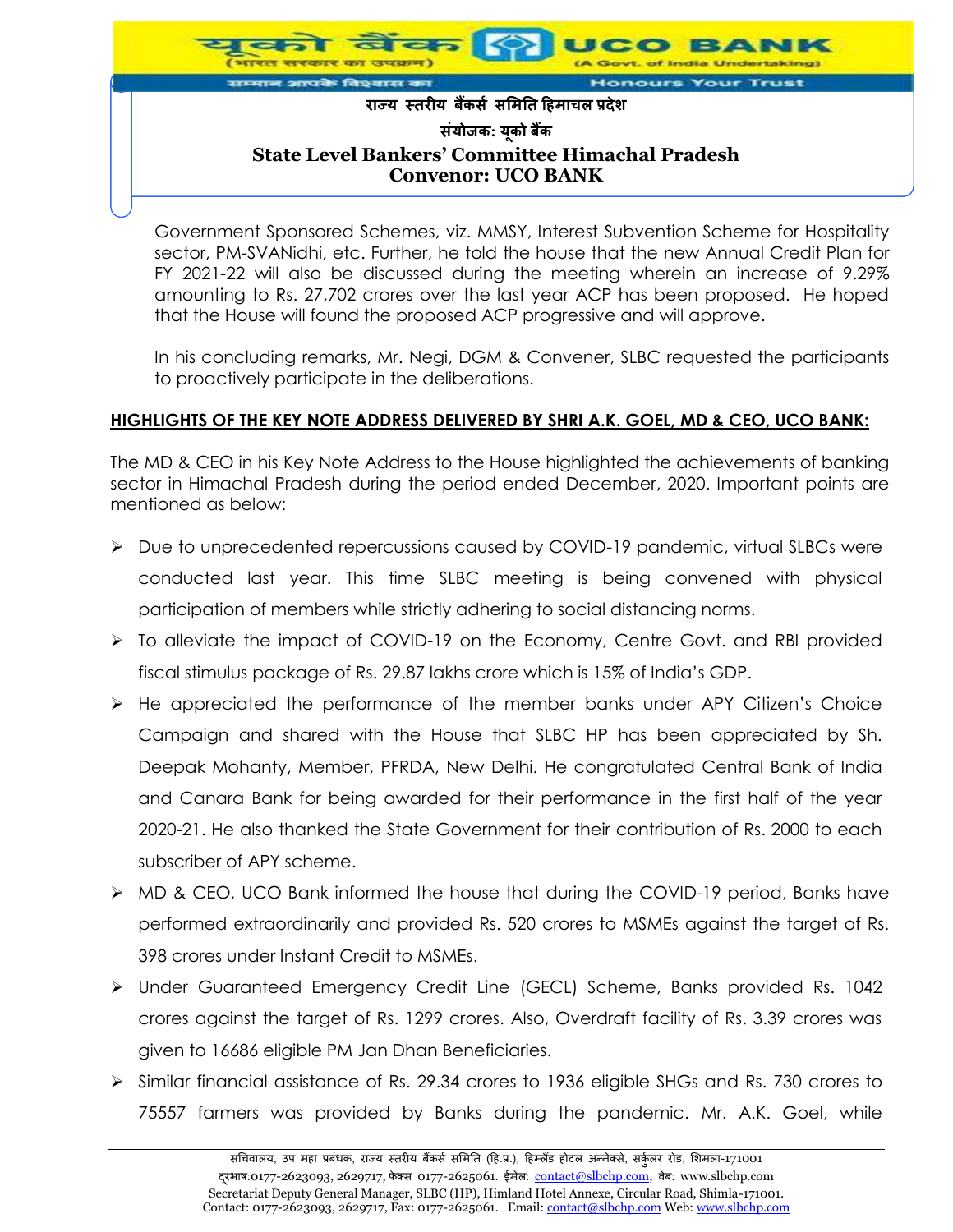

presenting the data said that these figures signify that Banks have truly come forward to extend financial assistance to the needy section of the society during the pandemic.

- $\triangleright$  The COVID-19 pandemic has taken a heavy toll on the Tourism industry in the State and is in need of financial assistance for their revival. As much as 1218 beneficiaries were sanctioned fresh loans for Hotels, Dhabas and Home Stays amounting to Rs. 159 crores during the COVID-19 period. In addition, 54 beneficiaries have been extended financial support under GECL scheme or Interest Subvention Scheme for Hospitality scheme.
- While highlighting the ACP achievements, MD & CEO expressed his satisfaction over the performance of banks up to period under review. Under Priority Sector, Banks have achieved 105% of the target up to December quarter. The total business of the State has shown 8% Y-o-Y growth as on 31<sup>st</sup> Dec, 2020.
- Mr. Goel, MD & CEO, UCO Bank concluded the Key Note Address expressing gratitude to all the participants for sparing their valuable time. He also urged the participants to keep up the good work and be ready to face the oncoming challenges. He extended best wishes for fruitful & conclusive deliberations on all agenda issues for the meeting.

### **HIGHLIGHTS OF THE ADDRESS DELIVERED BY SH. K.C. ANAND, GENERAL MANAGER (IN-CHARGE) RBI, SHIMLA:**

Mr. K.C. Anand, GM (In-charge), RBI began his address by welcoming the dignitaries sitting on the dais. He expressed his pleasure at the SLBC being conducted once again in original format and appreciated the physical presence of the members.

He congratulated the members on completion of the 50<sup>th</sup> Statehood year of the State. He expressed that the Banks have an important role to play in the financial and economic development of the State and hoped that the same will continue in the future as well. He shared with the House that as per the available information, only 113 Scheduled bank branches were operating in the State in Dec 1972, and the Deposit and Advances stood respectively at Rs. 40.35 crore and Rs. 5.9 crores only. CD Ratio at that time stood at a paltry 14.75%. At present, 2195 branches are providing banking service in the State as on  $31<sup>st</sup>$ December, 2020. Deposits have increased to Rs. 139214 crore, Advances to Rs. 60033 crore and CD ratio has increased to 43.12%. It is pertinent to note that the population has increased only a little more than double to 75 lakhs from 35 lakhs during the period.

He added that in comparison to other states in the North zone, Himachal Pradesh had a widespread network of Bank branches even at the beginning of the 20<sup>th</sup> century. He suggested that contribution of Banks in the development of the state in the past 50 years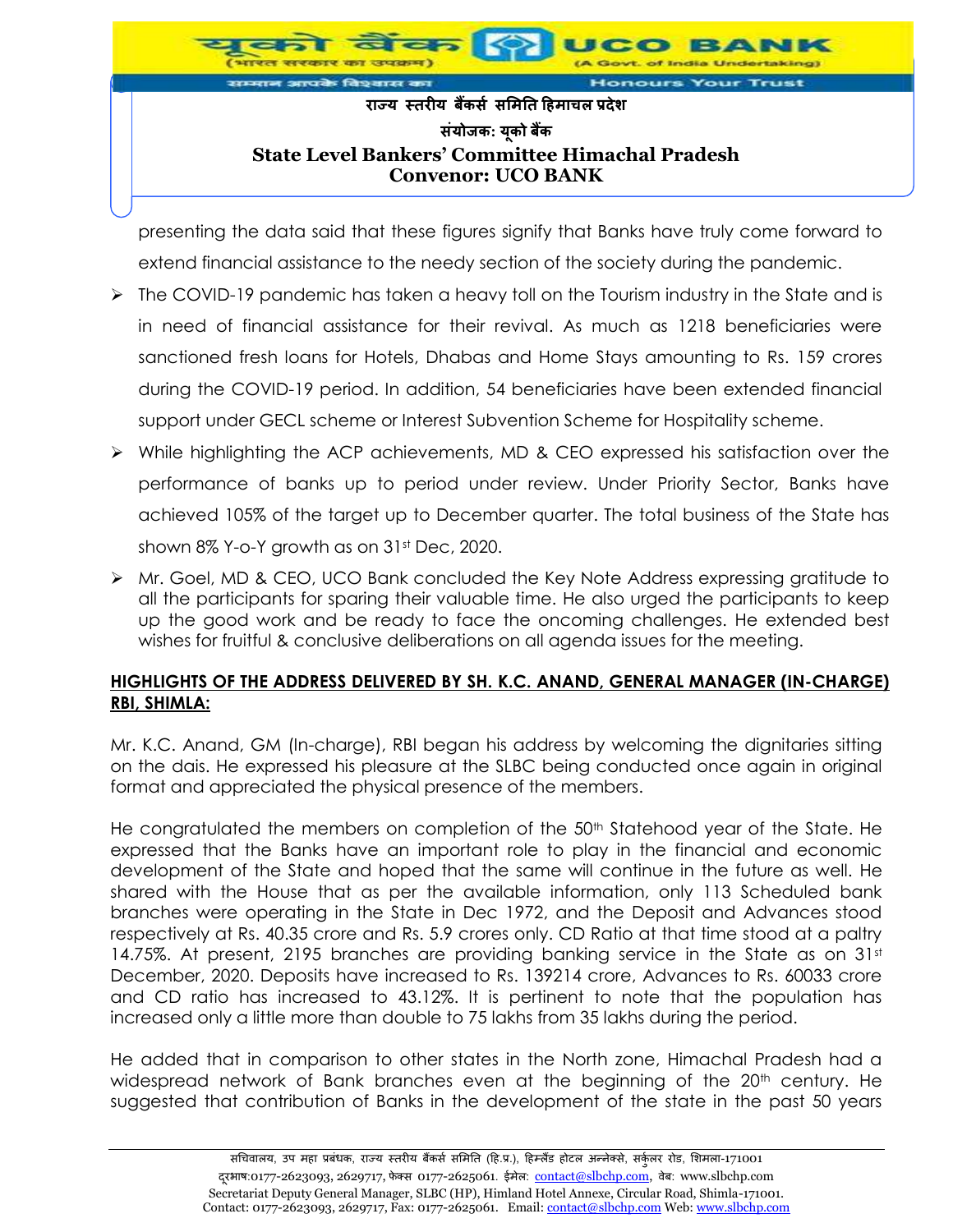

should also be highlighted at the appropriate platforms. In this regard, LDM offices at District level and SLBC can coordinate with the line departments as well as with the State Government.

Mr. Anand, GM (In-charge), RBI recorded his displeasure over Banks not uploading the data on revamped SLBC website. He also observed that RBI is in receipt of letter from Local Board North Zone Secretariat expressing discontent over discrepancies in SLBC data. He advised SLBC to take appropriate action against the erring Banks. He further advised SLBC to follow up with the member banks which are yet to implement the model BC scheme.

GM (In-charge), RBI highlighted that certain unbanked villages are yet to be covered under banking facilities. He opined that satisfactory reply be sent to DFS and all villages should be provided banking service. In addition, he noted that the matter of installation of LED screens at block level was discussed in the last SLBC meeting but not much progress has been made in the area. He asked Convener, SLBC to coordinate and ensure installation at the earliest. He also advised that Steering Committee be convened well in time so that only major issues are raised in SLBC forum.

Mr. Anand shared with the House that the theme for Financial Literacy Week 2021 is "Responsible Borrowing" and all banks should make continuous efforts for implementation of the theme throughout the year. He added that posters regarding Complaints redressal escalation matrix has been shared with all the Banks and the same should be installed at ATMs to increase public awareness on the matter.

He expounded that one village each in Hamirpur and Solan and 2 villages in Chamba have been selected for implementation of Regulatory Sandbox – Application for 'Retail Payments' cohort and the onus is on the banks to make it a success. He noted that the scheme is unique for Pan India and enables P2P digital payments even in the absence of network.

Mr. Anand, GM (In-charge), RBI brought forth that Issue Department, RBI, Chandigarh supplies currency in the State but as per the complaints received by them, branches are not providing facility for exchange of soiled and mutilated notes. He advised all the Controlling Heads of member banks to take adequate steps in this regard. He added that coins should also be made available to general public through melas, etc. wherever possible. He noted that down time of ATMs, non-availability of cash, etc. has been a serious concern and has been taken up by RBI again and again. He advised banks to take necessary steps to ensure proper working of ATMs.

During his address, he mentioned that fairly good progress has been recorded under Deepening of Digital Payments campaign and advised Banks to endeavour to accomplish 100% achievement of target by 31st Match, 2021 making HP one of the few states to implement the scheme fully. He appreciated HP Gramin Bank for achieving 100% of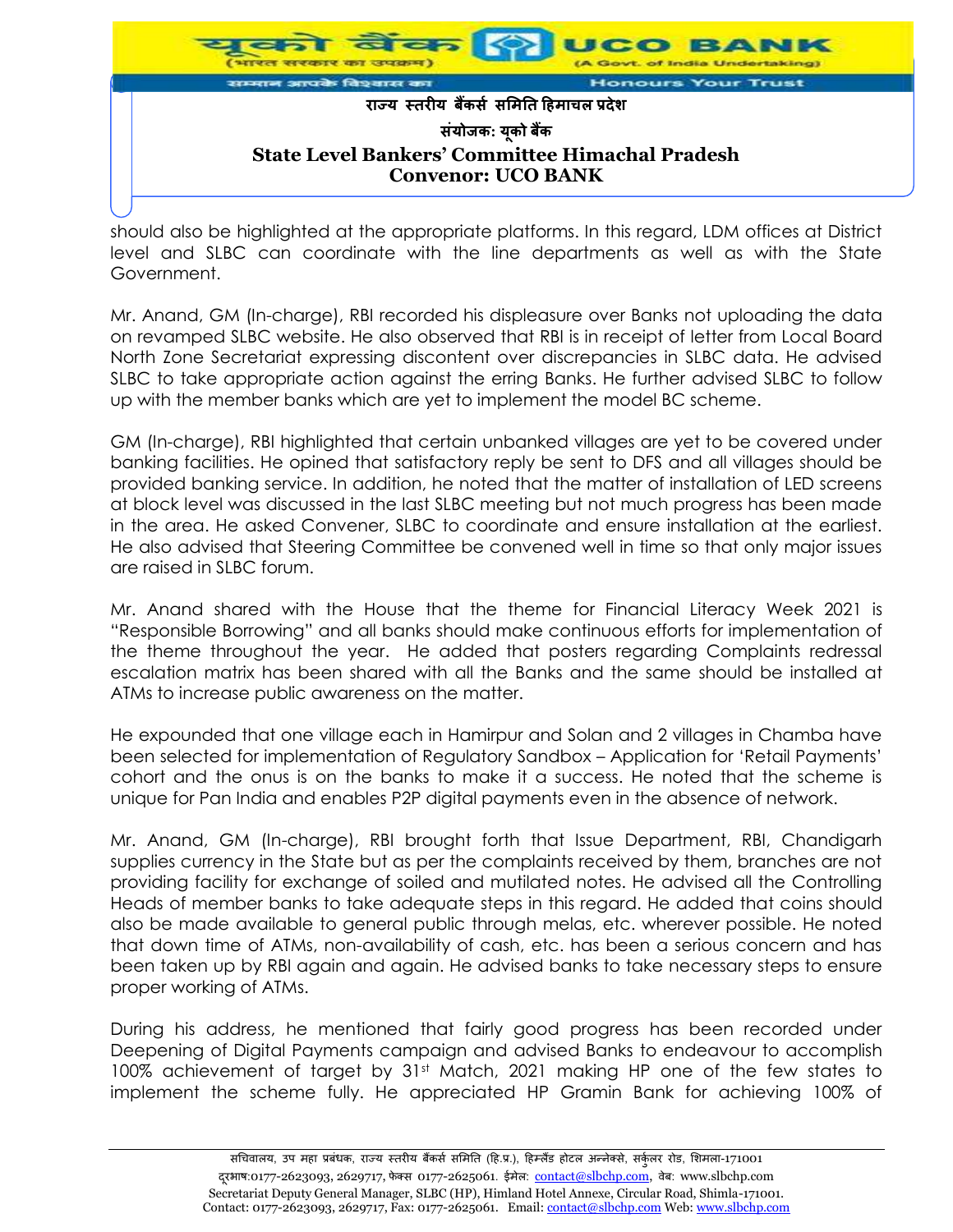

digitization in the three districts. He asked Banks to consider replicating the scheme in the remaining 9 districts as well on voluntary basis.

While elaborating on the Agenda Items, he made the following observations:

1. The performance of Banks in the state as of Dec, 2020 has deteriorated in comparison to Dec, 2019.

2. Y-O-Y credit growth is 5.1% in the State as against 8.68% of North Zone; as a result CD Ratio has shown a negative growth of -4% against minor fall in North Zone.

3. Y-O-Y Advances to Agriculture has shown a negative growth of -6.23% against 6.9% growth of North Zone. It is a matter of serious concern and needs to be looked into. He advised that meeting of sub-committee on Agriculture be held by NABARD, being the Convenor.

4. Y-O-Y Advances to MSME has shown a negative growth of -1.96% against 5.54% growth of North Zone.

5. Overall achievement under ACP stands at 104.56%. The achievement under priority sector and non-priority sector stands at 87% and 206% respectively which is satisfactory.

6. ACP achievement under Agriculture sector stands at 67% and is a matter of major concern. Also, performance under education sector and other priority sectors is not at par and stands at 17% and 16% respectively.

7. In MSME category, achievement under ACP is good and stands at 143%.

8. Overall analysis shows that public sector banks have shown low performance in Agriculture, Housing and Other Priority sector. Also, cooperative banks have low performance in Agriculture and Education sector.

He wished for fruitful and conclusive deliberations on the agenda items.

### **HIGHLIGHTS OF THE ADDRESS DELIVERED BY Dr. S.K.K MISHRA, GENERAL MANAGER, NABARD**

At the outset, General Manager, NABARD welcomed all the participants of SLBC meeting. He extended special thanks to dignitaries sitting on the dais for sparing their valuable time to attend 159th SLBC meeting. To start off with, Dr. Mishra complimented bankers for working tirelessly and seamlessly for facilitating banking services even in the tough times of pandemic. He added that the practice of cashless banking was encouraged during this time and emerged as one-stop solution to banking needs during the pandemic.

He said that NABARD lays special impetus on performance under Agriculture sector and noted that special attention of bankers is needed as the state is lagging behind in this sector. He brought to the attention of the House that NABARD in association with Central Government has launched the KCC Saturation Campaign in the country. Assistance is being provided by the State Government as well to make the campaign a huge success. Animal Husbandry, Fisheries and Dairy are also covered under the campaign. He apprised the House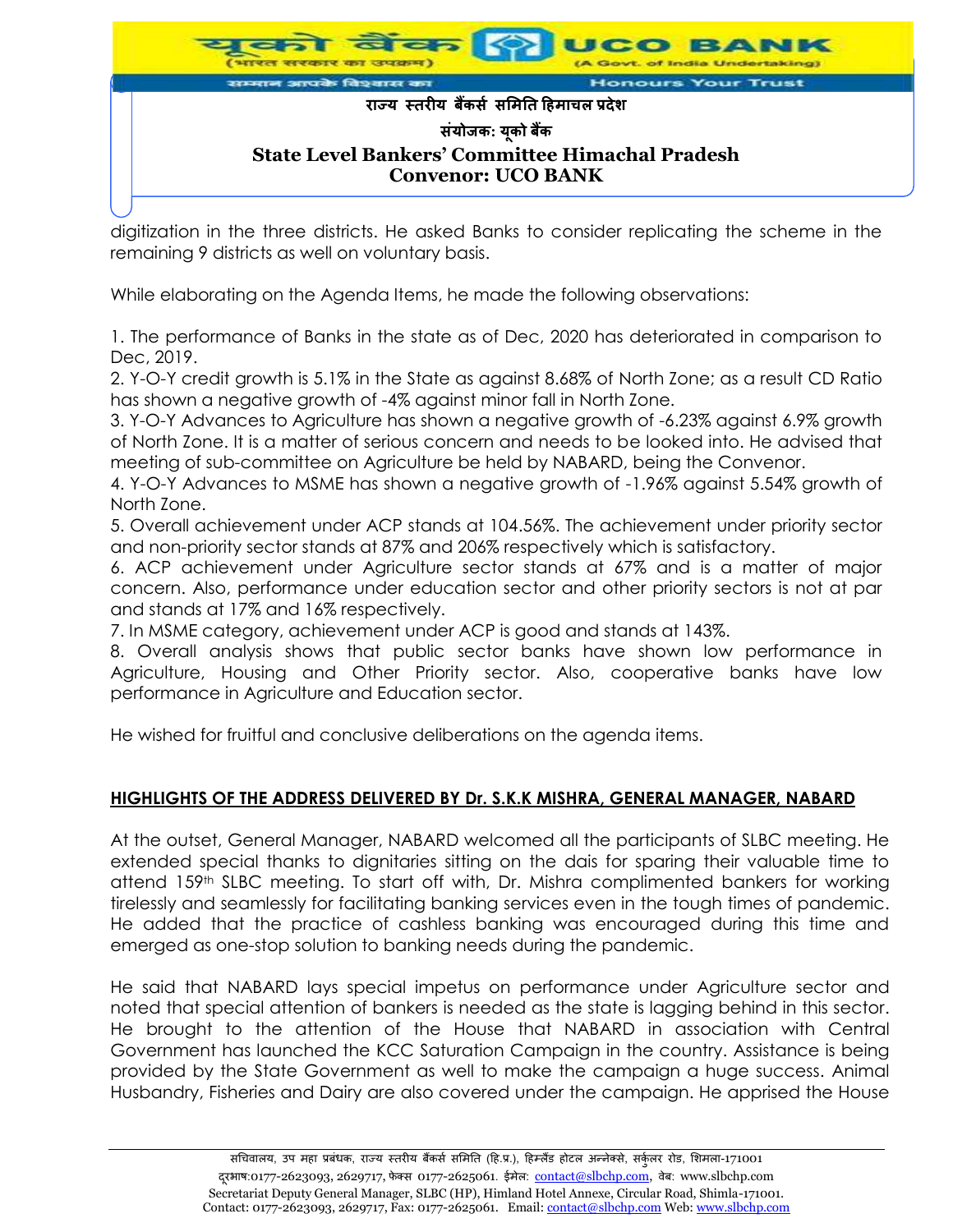

that Animal Husbandry functions as safety net for rural households and one-third of the bank credit under Agriculture goes to this sector, hence, requires special attention.

Also, focus should be on increasing Agriculture Term lending in the state. Investment in agriculture infrastructure viz., poly houses, irrigation facilities, godowns, cold storages, etc. should be encouraged. He propounded that 102 FPOs have been formed by NABARD and out of these 18 FPOs have been provided bank finance through NABARD. He urged the banks to provide credit to eligible FPOs and make the scheme a resounding success.

Further in his address, Dr. Mishra, GM, NABARD highlighted that more than 5000 SHGs are present in the state and around 1300 SHGs are credit-linked. Also, Joint Liability Groups have been formed and provided bank credit. Also, MOUs have been signed by NABARD with Banks, namely, State Bank of India, UCO Bank and HP Gramin Bank. He advised member banks to finance maximum SHGs and JLGs as these are premium customers and follow good credit practice. Also, Banks have helped in the digitization of SHGs under E-Shakti program and he hopes that the same will continue in the future as well.

GM, NABARD also shared with the House that NABARD has extensively worked in the development of watersheds, tribal development and spring sheds in particular. He advised that refinance facilities at nominal rates are provided by NABARD which should be taken advantage of by banks in the State.

He emphasized that the Annual Credit Plan of the next FY 2021-22 should be designed in synchronization with the Potential Linked Plan of NABARD keeping in consideration the realizable potential. While concluding his remarks, he added that the member Banks should work towards achieving the targets under ACP. He wished all the best for fruitful and conclusive deliberations during the course of meeting.

Mr. Negi thanked Dr. Mishra for sharing the information on various schemes launched by NABARD. He further invited Mr. P.K. Sharma, AGM & In-charge SLBC to place the regular Agenda before the House.

### **Discussion on Agenda Items**

Mr. P.K. Sharma, AGM In-charge, SLBC informed the House that agenda papers have been placed before the participants and the point-wise agenda issues are being taken up for deliberations. The agenda for the 159<sup>th</sup> meeting was discussed at length in the 9<sup>th</sup> Steering Committee held on 17.03.2021 wherein it was decided to bring forth the below points for discussion at the SLBC meeting. The proceedings of the meeting placed hereunder for record and further necessary action by stakeholders.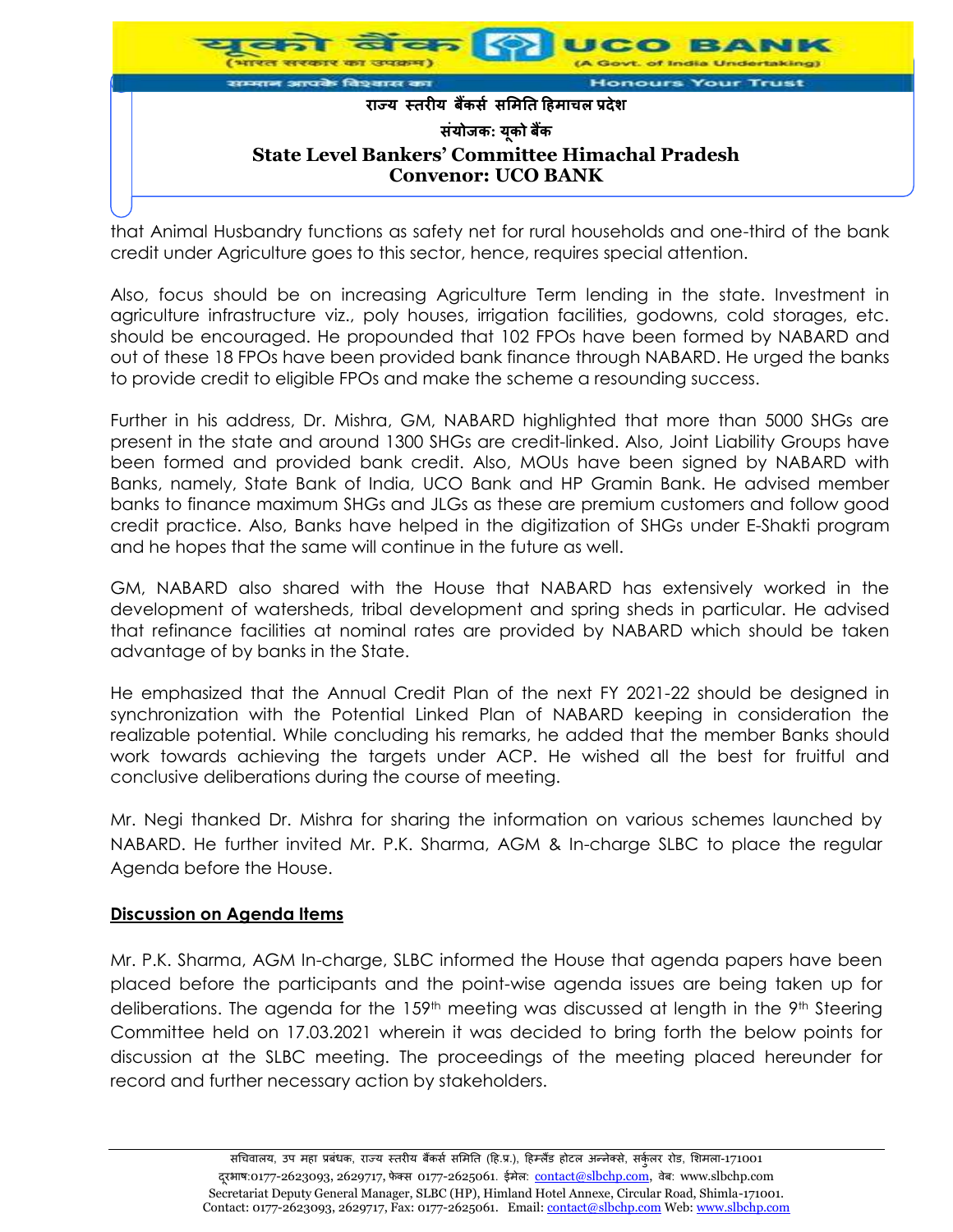

### **AGENDA ITEM NO.-1**

### **CONFIRMATION OF MINUTES OF THE LAST SLBC MEETING HELD:**

The Minutes of 158th State Level Bankers' Committee Meeting held on 28.12.2020 were circulated by the Convener Bank to all SLBC members vide its letter No. DGM/SLBC/2020- 21/158 dated 08.01.2021.

Since no comments were received from any quarter, the minutes of the  $158<sup>th</sup>$  quarterly review meeting for quarter ended September, 2020 stand confirmed and adopted.

The House adopts and confirms the minutes of 158<sup>th</sup> State Level Bankers' Committee Meeting.

# **AGENDA ITEM NO. 1: ACTION TAKEN REPORT ISSUES**

## **Agenda Item No.1.1: Sub-Committee on BC Model**

The BC Model Paper was finalized and compiled by the sub-committee. RBI suggested that the compiled model should be sent to the Member Banks operating in the State for approval from their respective Head Offices. AGM & In-charge, SLBC, HP apprised the house that only UCO Bank, Punjab National Bank, HP Gramin Bank and HDFC Bank have approved and adopted the proposed BC model. The responses received from some of the member Banks, viz., Bank of Baroda, State Bank of India, Canara Bank, Central Bank of India, Bank of India and Union Bank of India were shared with the House for their perusal.

Mr. A.K. Goel, MD & CEO, UCO Bank opined that the BC model approved by SLBC was formulated with the betterment of state in mind and should compulsorily be adopted in the State by member Banks. He advised the representatives from member Banks to submit detailed analysis of the compiled model highlighting the major features to their Head Office for reconsideration. He suggested that the Banks already having better BC model in terms of remuneration can follow the same and the left over Banks should expedite the matter and obtain necessary approval from their boards at the earliest. He shared that the matter will be taken up by his office with the respective MDs as well. He also suggested that the BCs should be assigned targets under Government sponsored schemes as well.

### **(Action Point: Member Banks to obtain approval within allotted deadline)**

# **Agenda Item No.1.2: Appointment of BC in Lahaul & Spiti**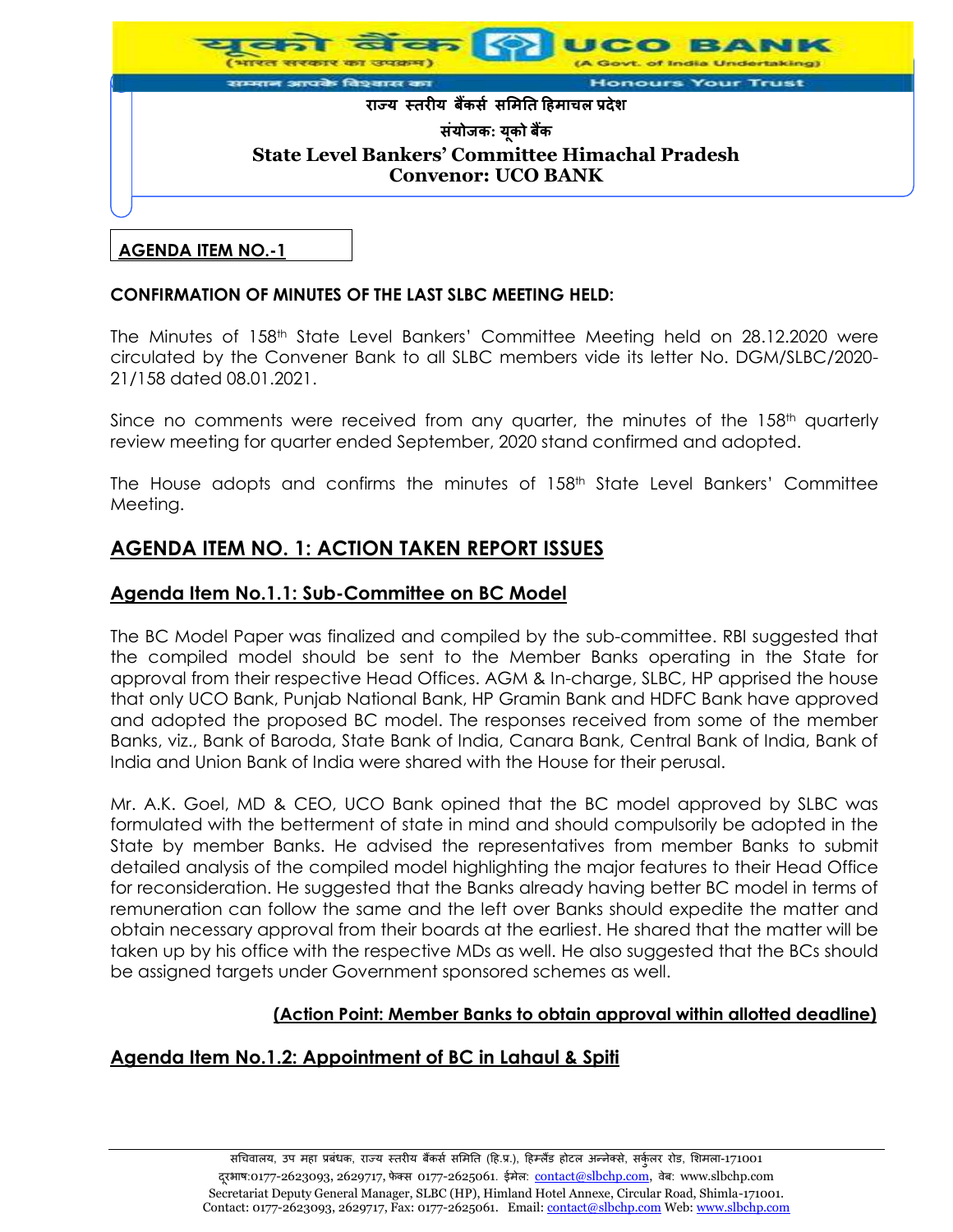

Mr. P.K. Sharma, AGM & SLBC In-charge informed the House that the matter was discussed at length in 9<sup>th</sup> Steering Committee and the process will be completed by 15<sup>th</sup> April, 2021 as apprised by representative from SBI. The issue stands dropped from the agenda of SLBC. Speaking on the matter of appointment of BCs in the state, Mr. Prabodh Saxena, ACS (Finance), Govt. of H.P. opined that thrust to be given on appointment of women BCs. He advised that the list of villages where BC needs to be appointed can be shared with the Rural Development Department who can help with the same.

### **(Action Point: List of villages wherein BCs are to be appointed to be shared with RD Deptt. by SLBC / RD Deptt. to appoint women BCs)**

# **Agenda Item No. 1.4: Revamping of SLBC Website**

Issue of Revamping of SLBC website has been long pending as some of the Member Banks are still to develop a standardized system for data flow. As on 05.04.2021, 4 PSBs (Bank of India, Bank of Maharashtra, Indian Overseas Bank and Punjab & Sind Bank), 4 Pvt. Banks (Axis Bank, CSB Bank, ICICI Bank and Kotak Mahindra Bank), 3 Cooperative Banks (Jogindra Central Coop. Bank, Kangra Central Coop. Bank and HPARD Bank), 4 Urban Coop. Banks (Baghat, Chamba, Mandi and Shimla UCB) and 1 Payment Bank (India Post Payment Bank) are yet to upload the reports for September quarter 2020 on the revamped SLBC website within prescribed timeline. The agenda has been pending in spite of several extensions in the past.

Mr. A.K. Goel, MD & CEO, UCO Bank took strong notice of the banks failing to develop the appropriate system and advised imposing of penalty on the erring banks. He also requested Mr. K.C. Anand, GM (In-charge), RBI to intervene in the matter.

### **(Action Point: Member Banks to complete the revamping task within given timeline / SLBC / RBI)**

# **AGENDA ITEM NO. 1.5 Issue of Claim Settlement under PMFBY**

AGM & In-charge, SLBC apprised the house that Agriculture Insurance Company has refunded the Add-on Premium which was remitted to AIC on 03.01.2020 by UCO Bank Anti and HP State Coop. Bank Jubbal for Apple Crop covering the loss due to hail storm. State Government has finally laid responsibility on the Banks citing that premium was deducted after due date but insurance company refunded the premium for add-on cover only, that too after 5 months whereas in case of invalid applications the premium should have been refunded within 45 days. The matter was also again referred to the Ministry of Agriculture, Govt. of India vide email dated 19.12.2020 and their decision is awaited.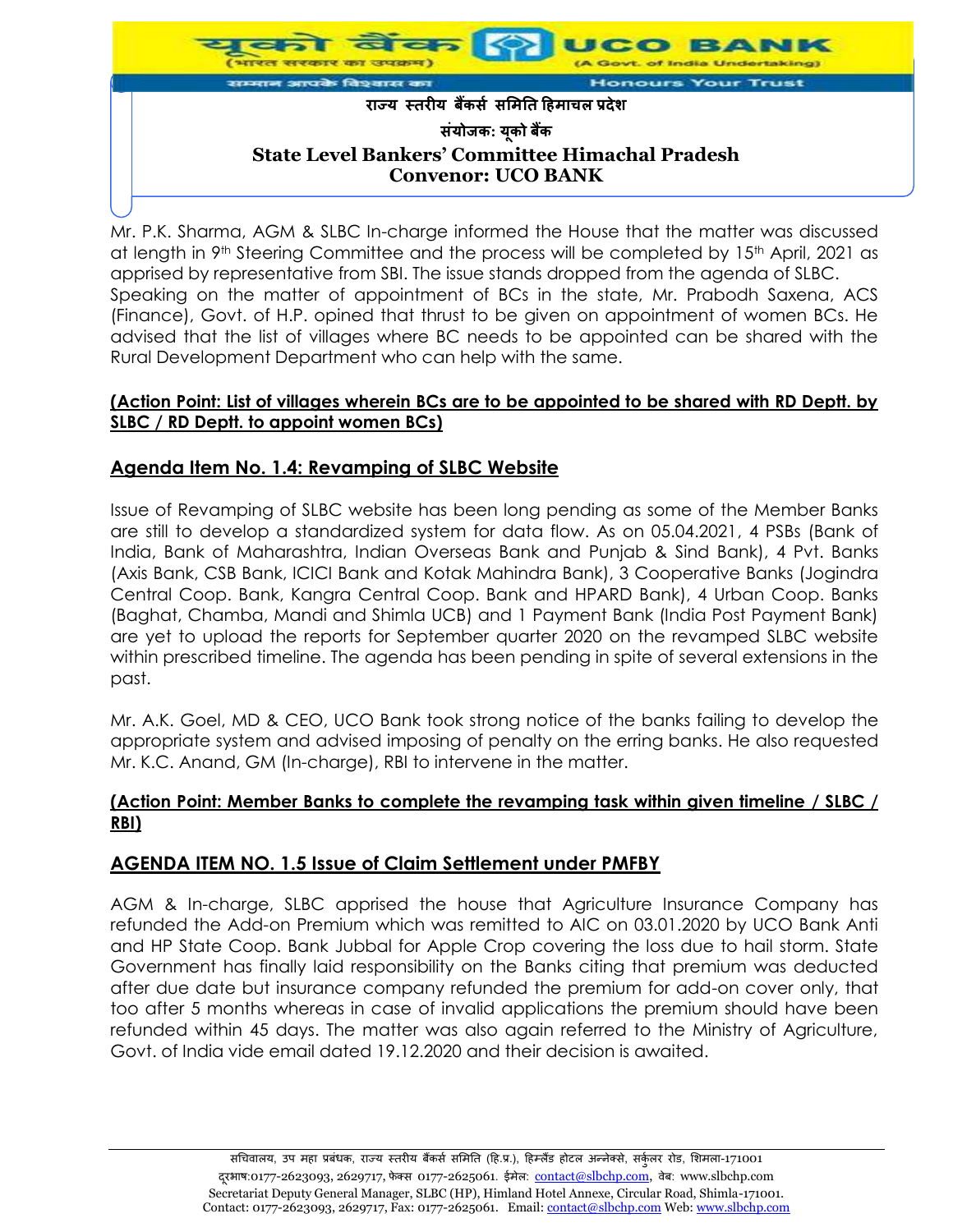

Mr. A.K. Goel, MD & CEO, UCO Bank advised SLBC to take up the matter with the Department of Horticulture, Himachal Pradesh to resolve this long pending issue at the earliest.

### **(Action Point: SLBC to refer the matter to the Horticulture Deptt, H.P./ Horticulture Deptt. to resolve the matter)**

# **Agenda Item No. 1.6: Updation of Bank Branches and ATMs on DBT-GIS portal**

All member Banks were requested to update their branch network position on the portal so that unbaked location are kept to a minimum. AGM & SLBC In-charge advised the Banks to update the information of their network outreach on the portal at the earliest.

### **Action Point: Member Banks to get the network outreach updated on the portal by their respective Head Offices**

# **AGENDA ITEM NO. 1.9: Non-Agriculture Commercial Entities – Lease Issue**

Earlier, non-agriculturist commercial entities were allowed to get leased buildings transferred in rural and urban areas without seeking prior permission from the State Government. Now, as the same has been withdrawn, for transferring of building on lease by all entities permission will have to be sought from the Government. Due to this, Banks are facing problems in renewal of leased Bank branch premises in rural areas.

Mr. Prabodh Saxena, ACS (Finance), Govt. of H.P. advised SLBC to refer the matter to Government of India so that adequate measures can be taken.

## **(Action Point: Letter to be addressed to Government of India to issue necessary clarification / SLBC)**

**AGENDA ITEM NO.-2**

# **AGENDA ITEM NO. 2.3.: PM KISAN SAMMAN NIDHI YOJANA- KCC SATURATION:**

AGM & In-charge, SLBC informed the House that 595 application are pending with the member Banks. Speaking on the matter, Mr. A.K. Goel, MD & CEO, UCO Bank said that coordination should be established between the line departments and Banks in the state. Specific camps at block levels should be organized to bring the remaining farmers under the ambit of KCC having participation of representative from NABARD, Agriculture Deptt., LDMs, Banks, etc. On the cases related to Animal Husbandry, MD & CEO, UCO Bank advised the Banks to not insist on furnishing of Health certificate of the cattle and accept the farmers'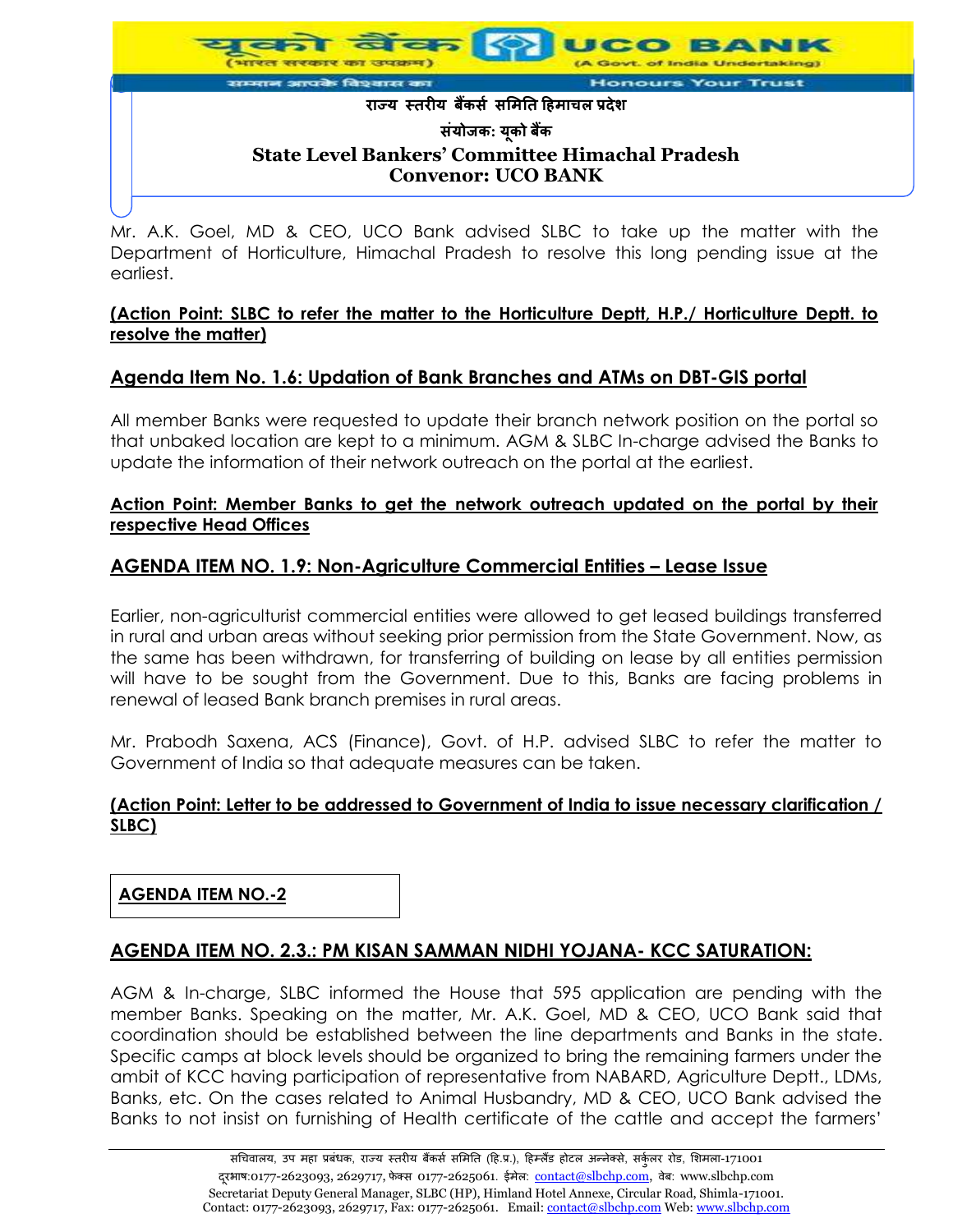

certificate confirming the availability of cattle with them as a valid document for financing. Dr. S.K.K. Mishra, GM, NABARD advised the Banks to cover maximum farmers under KCC and record in writing the refusal of farmers not interested in availing credit. Mr. P.K. Sharma, AGM & SLBC Convener requested the State Government to forward the KCC applications to the Banks where the beneficiary is already availing banking services. This will ease out the process of financing under the scheme.

## **(Action Point: Member Banks / SLBC / NABARD, Agri. Deptt., H.P. Govt.)**

# **AGENDA 2.5: MUKHYA MANTRI SWAVLAMBAN YOJANA-(MMSY):**

AGM & In-charge, SLBC placed before house the year-wise position on MMSY. As on 28.02.2021, Banks have sanctioned 3151 cases whereas 1377 cases are still lying pending with the Member Banks. As many as 3551 cases are rejected by the Banks till 28.02.2021. During the deliberations, representative from Industries Deptt., H.P. expressed that the rejection rate under the scheme is on comparatively higher side. Also, it was highlighted that the Banks are rejecting the cases even after sanctioning and not disbursing the loan amount in the cases already sanctioned. She also informed that the user credentials for MMSY portal of Controlling Offices have been created and the same have been shared by SLBC with member banks.

Mr. Prabodh Saxena, ACS (Finance), Govt. of H.P. advised the Industries Department and member banks to work in tandem and ensure the achievement of targets set under the scheme for FY 2020-21. He also asked SLBC to share with his office the performance of Private Banks under Government Sponsored Schemes, MMSY and PM-SVANidhi in particular. This will help in evaluating the role played by Private Sector Banks in financing under the schemes.

### **(Action point: Banks to dispose of cases in time bound manner / SLBC to provide comparative performance analysis of PSBs and Pvt. Banks)**

### **Agenda 2.6: NULM/PRADHAN MANTRI SVA-NIDHI YOJNA**

Progress made under NULM & PM SVA-NIDHI Yojana was deliberated during the meeting. AGM & In-charge, SLBC informed the house that as on 17.03.2021, Banks have sanctioned 2806 cases; out of them 2609 cases have been disbursed whereas 300 cases are lying pending for sanction under PM-SVA-Nidhi scheme. He further apprised that it has been decided in the review meeting with NULM department that cases lying in open Market Place will be distributed by the LDMs among Banks under their respective jurisdiction. In-charge, SLBC requested Member Banks to narrow down the number of pending cases in prompt manner and ensure disbursement latest within 3 days of sanctioning. Mr. Prabodh Saxena, ACS (Finance), Govt. of H.P. advised the Banks to sanction the cases under the scheme without delay and remove the pendency.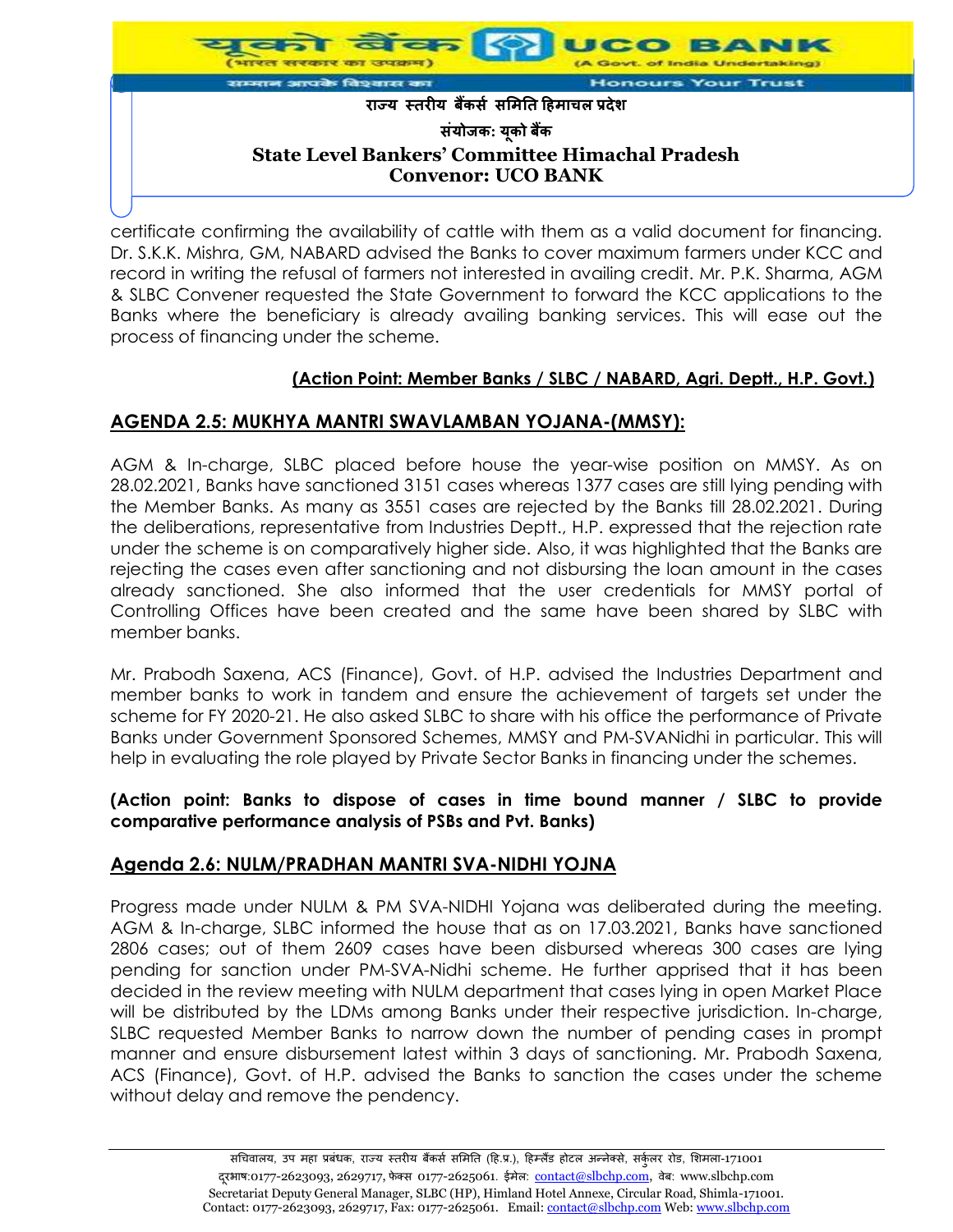

Mr. Abid Hussain, Director, NULM Department apprised that the performance under the scheme is good and Banks are working in tandem with the Department. He highlighted that although private banks have sanctioned the cases sponsored to them, they are yet to disburse the loan amount to the beneficiaries. He advised Banks to provide the status report of cases pending under the Scheme as on 29.03.2021 to SLBC. Mr. P.K. Sharma urged the member banks to reduce the pendency to a bare minimum within prescribed timeline.

# **(Action Point: Member Banks to expedite sanctioning and disbursement of cases)**

## **Agenda 2.4: Prime Minister Employment Generation Programme (PMEGP)**

Progress made under PMEGP scheme was deliberated in the House. Director, KVIC informed the House that 77% of the target set for FY 2020-21 has been achieved by the banks in the State. He also apprised that the list of cases wherein margin money is pending to be claimed has been shared with the Banks and SLBC with a view to resolve the pendency at the earliest.

### **(Action Point: Member Banks to expedite sanctioning of cases and claiming margin money)**

# **AGENDA 2.7: SCHEME FOR INTEREST SUBVENTION ON WORKING CAPITAL LOAN FOR HOSPITALITY INDUSTRY:**

AGM & In-charge, SLBC apprised the house that 44 cases have been sanctioned under the Interest Subvention Scheme recently launched by Department of Tourism, Government of HP. The major reasons for rejection of cases under the Scheme were also shared with the House.

As desired by Mr. Saxena, ACS (Finance), Govt. of H.P., the progress made in sanctioning fresh loans from 01.04.2020 for Hotels, Dhabas and Home Stays and total assistance provided for the Tourism industry since inception in the state was placed before the House.

### **AGENDA ITEM NO -3**

## **FINANCIAL INCLUSION CAMPAIGN IN HIMACHAL PRADESH- REVIEW FOR DECEMBER, 2020.**

### **Agenda Item No-3.2: Social Security Schemes: (PMSBY/PMJJBY/APY)**

**Insurance Claims settlement under Micro Insurance Schemes i.e. PMSBY & PMJJBY.**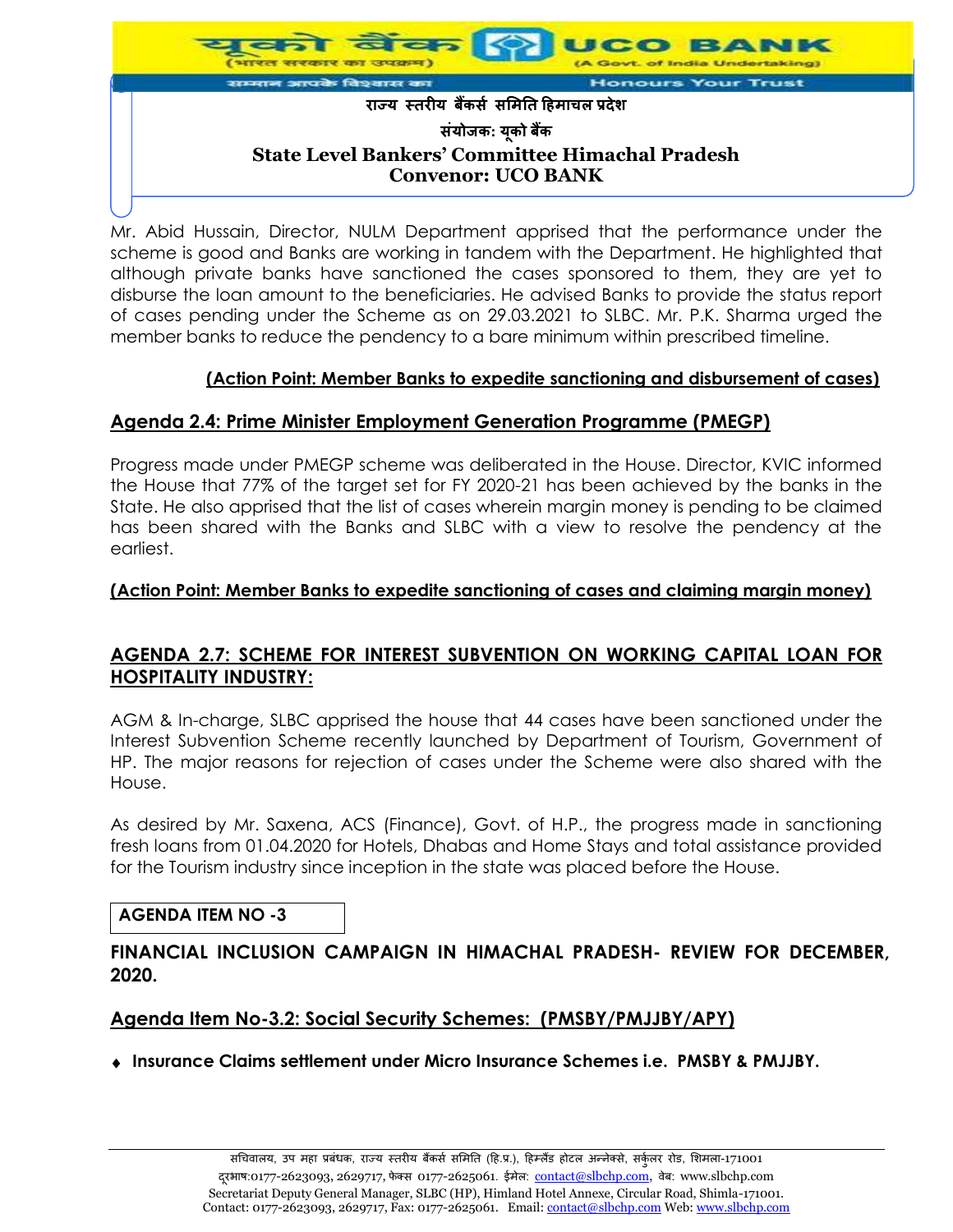

**Pradhan Mantri Suraksha Bima Yojana (PMSBY):** Banks have enrolled nearly 14.92 lakh account holders under the Scheme as on 31.12.2020. Under the Scheme, the benefit of insurance claim amount has been given to nominees of 798 account holders as on 03.03.2021.

**Pradhan Mantri Jeevan Jyoti Bima Yojana (PMJJBY):** Banks have enrolled more than 4.29 lakh subscribers under this life insurance scheme and nearly 1508 beneficiaries have been paid insurance Claim under the Scheme as on 03.03.2021.

**Delay in settlement of Insurance claims**: 103 claim cases have been pending for more than 2 months under PMSBY scheme. Also, 32 cases have been pending under PMJJBY scheme for more than two months. Beneficiaries enrolled under both the above mentioned Micro Insurance schemes belong to low income groups and Banks need to ensure that necessary paper formalities are completed without any hassle. Special emphasis should be paid by Insurance Companies to ensure that claims should not remain pending beyond two months.

Representatives from Insurance Companies were not available for comment on the matter. Mr. A.K. Goel, MD & CEO, UCO Bank took strong note of absence of Insurance companies from SLBC meeting and advised an explanation be sought for the same from the erring companies.

### **(Action: SLBC / Insurance Companies having claims pending for more than 2 months)**

### **Atal Pension Yojana (APY):**

Banks have enrolled more than 2.11 Lakh subscribers under the Scheme till the end of Dec, 2020. AGM & In-charge, SLBC informed the house that under the "APY CITIZEN'S CHOICE", Canara Bank and Central Bank of India have been identified for "Award of Excellence" by PFRDA. They have achieved 15 subscriptions per branch. Regional Managers from the respective Banks were accordingly felicitated by the ACS (Finance). Govt. of H.P. in the House.

### **Agenda item No- 3.5: Financial literacy campaign in Himachal Pradesh**

The issue of nil reporting of FLC camps in certain districts was highlighted by Mr. Ramesh Chand, GM, RBI. LDMs were instructed to ensure prompt and accurate reporting.

# **(Action: LDMs to ensure correct reporting)**

# **Agenda item No- 3.8.: STAND UP INDIA SCHEME (SUIS):**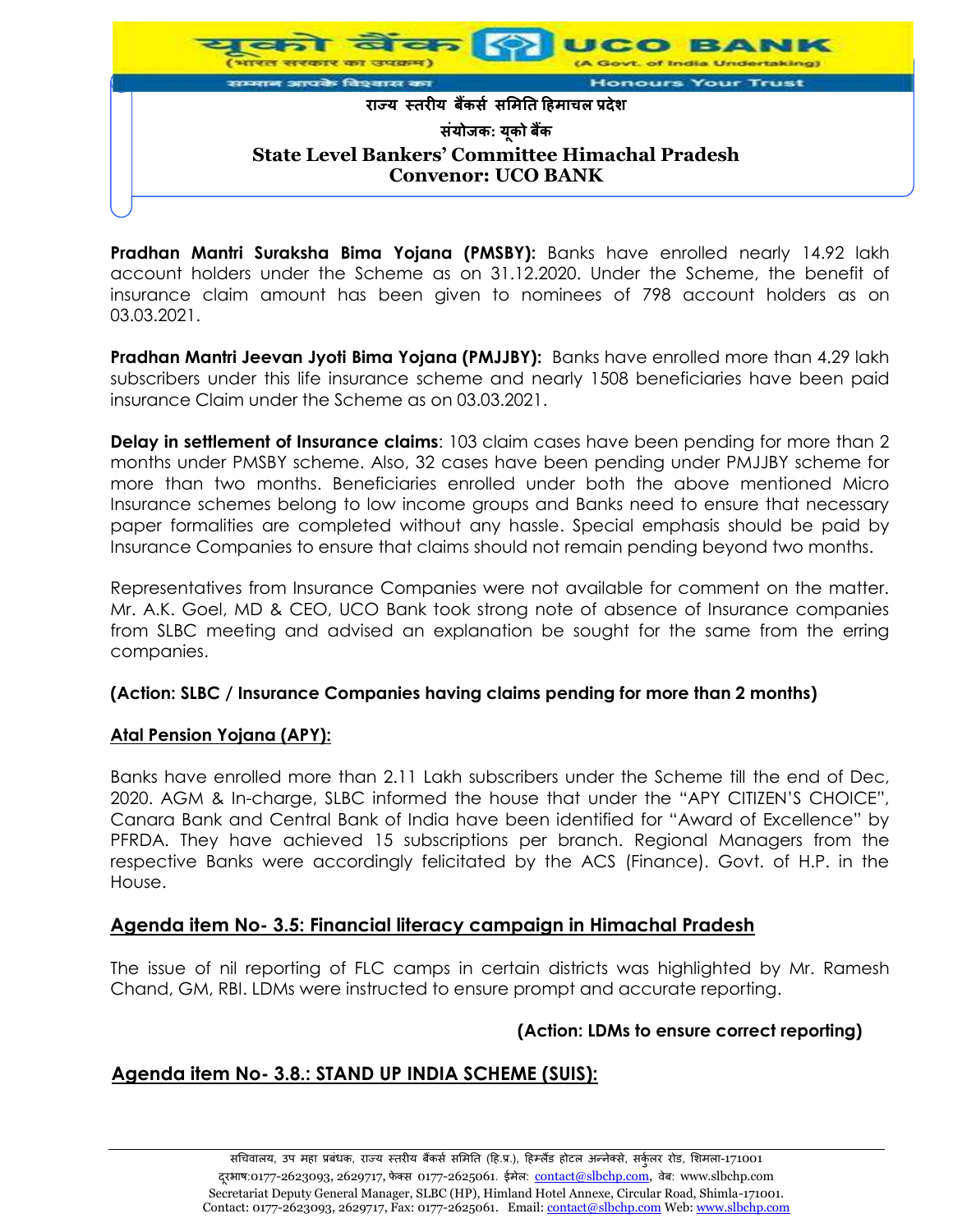

The progress under Stand Up India Scheme (SUIS) was placed before the house. As on 31.12.2020, Banks have financed 520 cases having amount outstanding of Rs. 99.89 crores.

During the deliberations, it was concluded that low performance under the scheme can be attributed to scheme overlap. Mr. A.K. Goel, MD & CEO, UCO Bank opined that performance under similar schemes may be permitted to be clubbed under the Stand Up India scheme.

# **AGENDA ITEM NO.-4**

# **AGENDA ITEM NO-4.1:- VILLAGE UNCOVERED BY FINANCIAL INFRASTRUCTURE ON DBT-GIS Portal**

The Convenor Bank informed the house that DFS is time and again reporting that there are still 74 unbanked villages in the State which have no banking touch point within a radius of 5 kms. To review the situation and chalk out a strategic actionable plan, the concerned banks convened a meeting under the aegis of RBI on 25.02.2021. The minutes of the same were placed in the agenda of the 159<sup>th</sup> SLBC meeting and brought to the attention of the House.

Also, AGM & SLBC In-charge advised the member Banks to update the position of Banking touch points on the DBT-GIS portal at the earliest.

### **(Action Point: Member Banks to update DBT-GIS portal)**

### **AGENDA ITEM NO- 4.2: Expanding and Deepening of Digital Payments:**

AGM & SLBC In-charge apprised the House that monthly review of progress under the agenda is done by RBI and SLBC in the sub-committee meetings. He advised the underperforming banks to put special focus to increase their performance under the scheme.

### **(Action Point: LDMs/Banks to ensure improvement in performance and achievement of target within deadline).**

## **AGENDA ITEM NO. 4.8: Induction of Equitas Small Finance Bank and IDFC First Bank as members of SLBC**

The Equitas Small Finance Bank and IDFC First Bank having branch in Baddi and Shimla, respectively were proposed to be inducted as members of the SLBC. The approval for the same was accorded by the House.

## **(Action Point: Equitas Small Finance Bank & IDFC First Bank to submit reports to SLBC within prescribed timelines.)**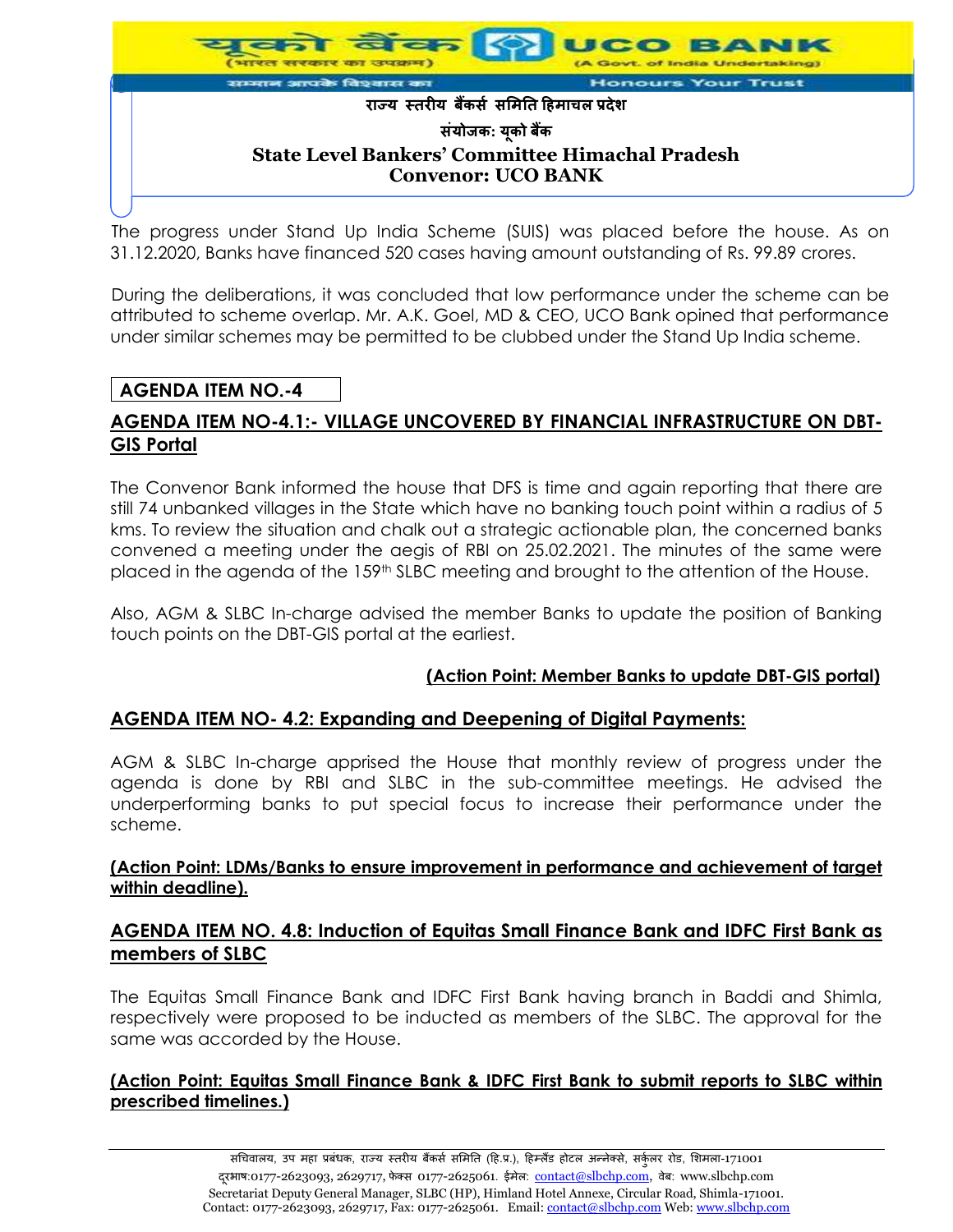

# **AGENDA ITEM NO. 4.9: Misc. Issues Emerged in 9th Steering Committee Meeting held on 17.03.2021**

The unethical practice of putting up advertisement boards, hoardings and signboards by HDFC Bank at shops, commercial complexes and Government offices was brought to the notice of the House by DGM, SBI. SLBC conveyed extreme displeasure over the matter. Mr. A.K. Goel, MD & CEO, UCO Bank expressed that a letter be addressed to Controlling Office, HDFC Bank advising them to desist from such unfair practice in the future.

## **(Action Point: HDFC Bank for removal of said boards)**

## **AGENDA ITEM NO.- 5**

# **AGENDA ITEM NO: 5: REVIEW OF PERFORMANCE UNDER ANNUAL CREDIT PLAN 2020- 21- PROGRESS UP TO DECEMBER, 2020:**

The achievement up to period ended 31st Dec, 2020 under ACP 2020-21 mentioned in the agenda notes was placed before the House. Banks have disbursed fresh loans to the tune of Rs. 21723.90 crore to more than 7.61 Lakh new units.

The overall achievement against the target set for up to quarter ended Dec, 2020 recorded at 104.56%. The sub-sector wise achievements for financial year 2020-21 up to quarter ended Dec, 2020 was placed before the House – Priority sector advances - Rs. 15435.60 crores (87.12%); Non Priority sector advances- Rs. 6288.30 crore (205.65%); Agriculture sector– Rs. 5332.44 crore (62.86%), MSME advances Rs. 9147.48 crore (143.26%).

AGM & SLBC In-charge informed the House that the Banks who have failed to achieve even 50% of their allocated targets under ACP 2020-21 will be reported to MD & CEO, UCO Bank and letter on the same will be forwarded to the Head Offices of the erring banks.

### **(Action: SLBC/Banks to improve their performance)**

AGM & SLBC In-charge tabled the proposed District-wise Annual Plan for the FY 2021-22 for the state of Himachal Pradesh. The ACP 2021-22 was prepared by LDMs keeping in view the achievements of the Banks over last year ACP vis-à-vis Potential Linked Plan prepared by NABARD.

It was decided that a special meeting be convened with representatives from SLBC, RBI and NABARD to finalize the ACP for FY 2021-22.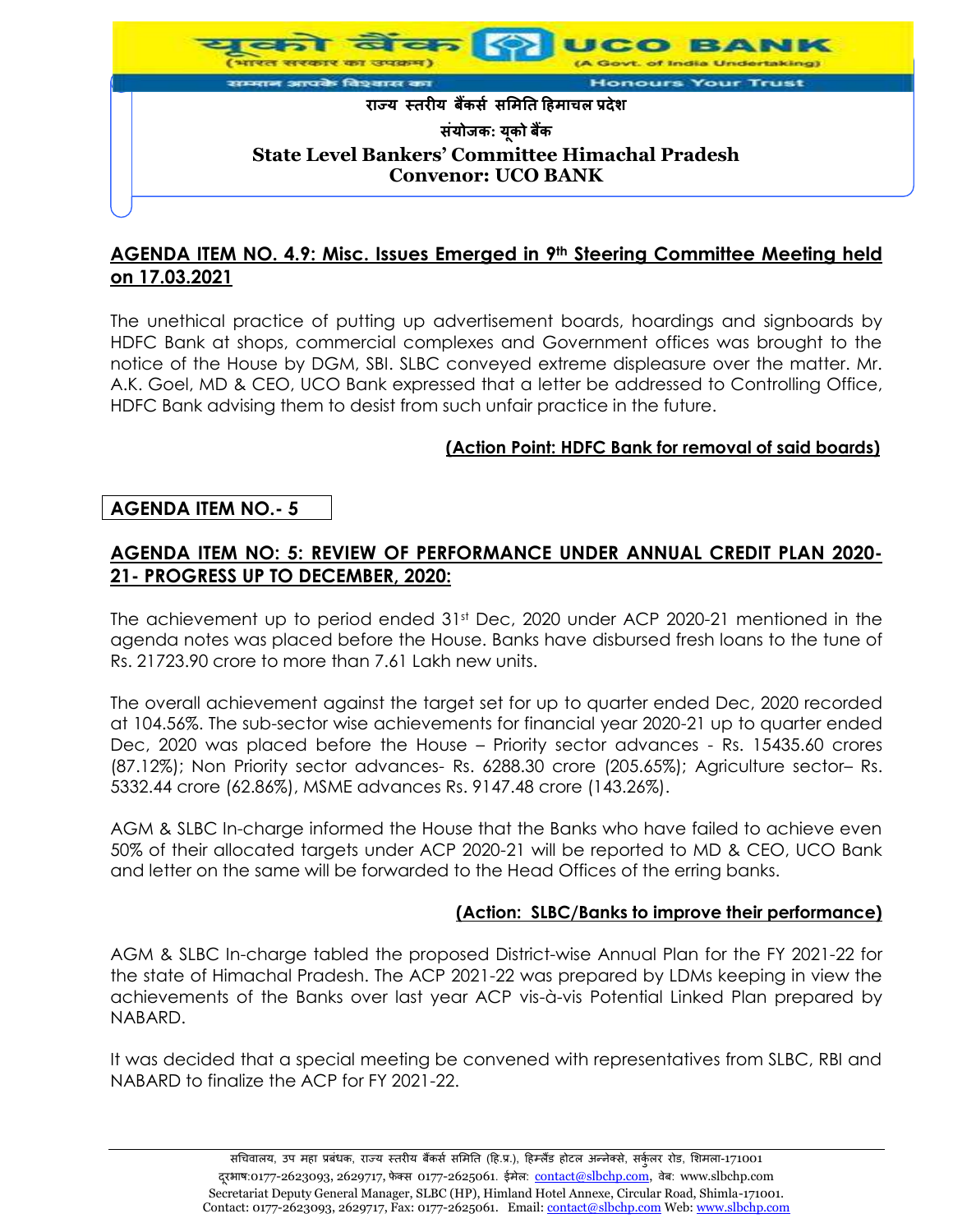

### **(Action: SLBC/ RBI / NABARD)**

## **AGENDA ITEM NO. 6**

# **AGENDA ITEM NO: 6.5: Review of Position of CD Ratio in H.P. –Progress up to Dec, 2020**

CD ratio in the state (based on RBI instructions) is recorded at 43.12% in Dec, 2020 quarter. Mr. K.C. Anand, GM (In-charge), RBI opined that lending by foreign Banks in the State is not being taken into consideration while calculating CD ratio. He suggested addition of the amount financed by foreign banks will result in increase in the CD ratio.

### **(Action: SLBC)**

Mr. Anand, while concluding his remarks expressed his dissatisfaction with the quality of participation from Private Sector Banks. He instructed the representatives from private banks to go through the agenda meticulously and be apprised of the proceedings.

### **(Action: Private Sector Banks)**

## **AGENDA No-8.3: Doubling of Farmers' Income by 2022**

AGM & SLBC In-charge apprised that the issue will be taken up in the meeting of subcommittee on Agriculture credit.

### **(Action: NABARD, RBI, SLBC)**

### **THE REGULAR AGENDA FOR THE MEETING CONCLUDED WITH PERMISSION OF CHAIR**.

### **Concluding Remarks of Sh. Prabodh Saxena, Addl. Chief Secretary, Finance, Govt. of H.P.:**

Mr. Prabodh Saxena expressed his satisfaction over successful conduct of 159th SLBC meeting. He applauded the Banks for their performance, especially during the tough times of the pandemic.

He said that banks should specially focus on schemes sponsored by State Government, viz., MMSY, Interest Subvention Scheme on working capital loan for hospitality sector, etc. He added that the sanctions under the scheme should be expedited which will ultimately contribute in mitigating the problem of unemployment in the State which in itself is a cause of grave concern. He also informed the House that few of these schemes have inherent structural problems which were reviewed in the recently concluded Budget session. He invited the members of SLBC to suggest improvements or changes to be incorporated in the schemes.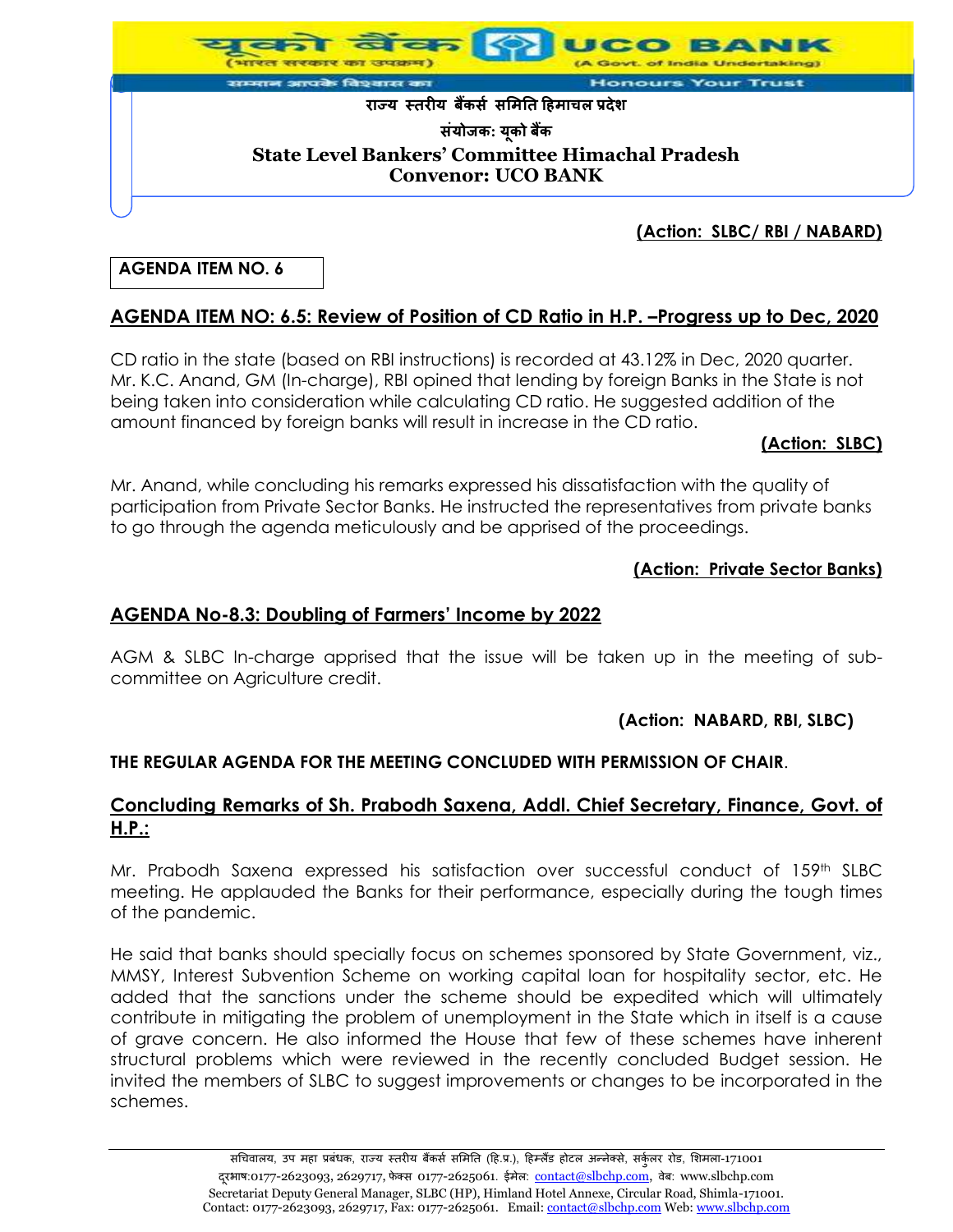

He opined that Central Govt. Schemes should also be implemented in their true spirit as these are being specifically monitored by DFS. While expressing his displeasure over nonperformance of Private sector banks under Govt-sponsored schemes, ACS (Finance) asked SLBC to provide comparative analysis of their performance with Public Sector Banks.

Before concluding his remarks, he again complemented the banking fraternity for their good performance and expressed hope that the member Banks will achieve the targets allotted to them by the conclusion of the ongoing financial year.

----------------------------------oxo-------------------------------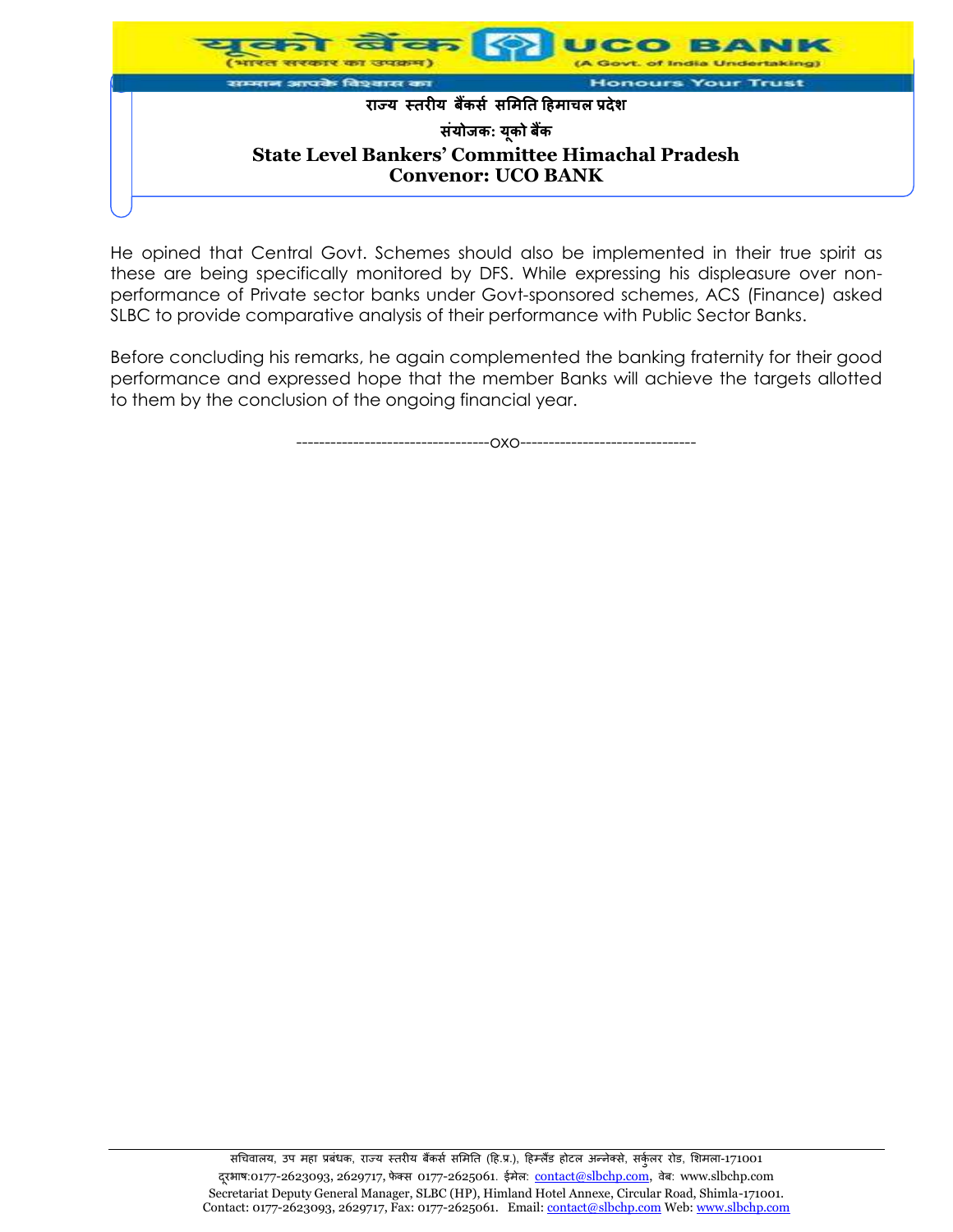

### **159th STATE LEVEL BANKERS' COMMITTEE MEETING OF HIMACHAL PRADESH HELD ON 24th MARCH, 2021 AT REGENCY HALL, HOTEL HOLIDAY HOME, SHIMLA.**

**(Annexure 1)**

### **LIST OF PARTICIPANTS:**

|    | Chairman:     | Sh. Prabodh Saxena, IAS,<br>Additional Chief Secretary, Finance,<br>Govt. of Himachal Pradesh |
|----|---------------|-----------------------------------------------------------------------------------------------|
| Н. | Co- Chairman: | Sh. A.K. Goel,<br>MD & CEO,<br>UCO Bank.                                                      |

**III. Convenor SLBC: Sh. S.S. Negi,** Deputy General Manager & Convenor SLBC HP, UCO Bank.

### **IV. DFS, Government of Himachal Pradesh & Related Agencies: SARVASHRI:**

|                | Abid Hussain           | Director, Urban Development Department, Govt. of H.P.    |
|----------------|------------------------|----------------------------------------------------------|
| $\overline{2}$ | Surinder Kumar         | DLR-cum-Deputy Secretary, Law, Govt. of H.P.             |
| 3              | S.K. Agarwal           | Director, KVIC                                           |
| $\overline{4}$ | Kirti Chandel          | Deputy Director, Rural Development Deptt., Govt. of H.P. |
| 5              | Deepika                | Deputy Director, Industries Deptt., Govt. of H.P.        |
| 6              | Dr. Sandeep Rattan     | Deputy Director, Animal Husbandry Deptt., Govt. of H.P.  |
|                | Gagan K. Tewari        | <b>Assistant Director, KVIC</b>                          |
| 8              | Atul Kumar             | Law Officer, Law Deptt. Govt. of H.P.                    |
| 9              | V.K. Sharma            | DCO, KVIC                                                |
| 10             | <b>Bragesh Bahadur</b> | SMM, FI & ME, Urban Development Deptt., Govt. of H.P.    |

### **V): RESERVE BANK OF INDIA, NABARD. SARVASHRI:**

| K.C. Anand        | General Manager (In-charge), RBI |
|-------------------|----------------------------------|
| Dr. S.K.K. Mishra | General Manager, NABARD          |
| Ramesh Chand      | General Manager, RBI             |
| A.K. Sinha        | Deputy General Manager, NABARD   |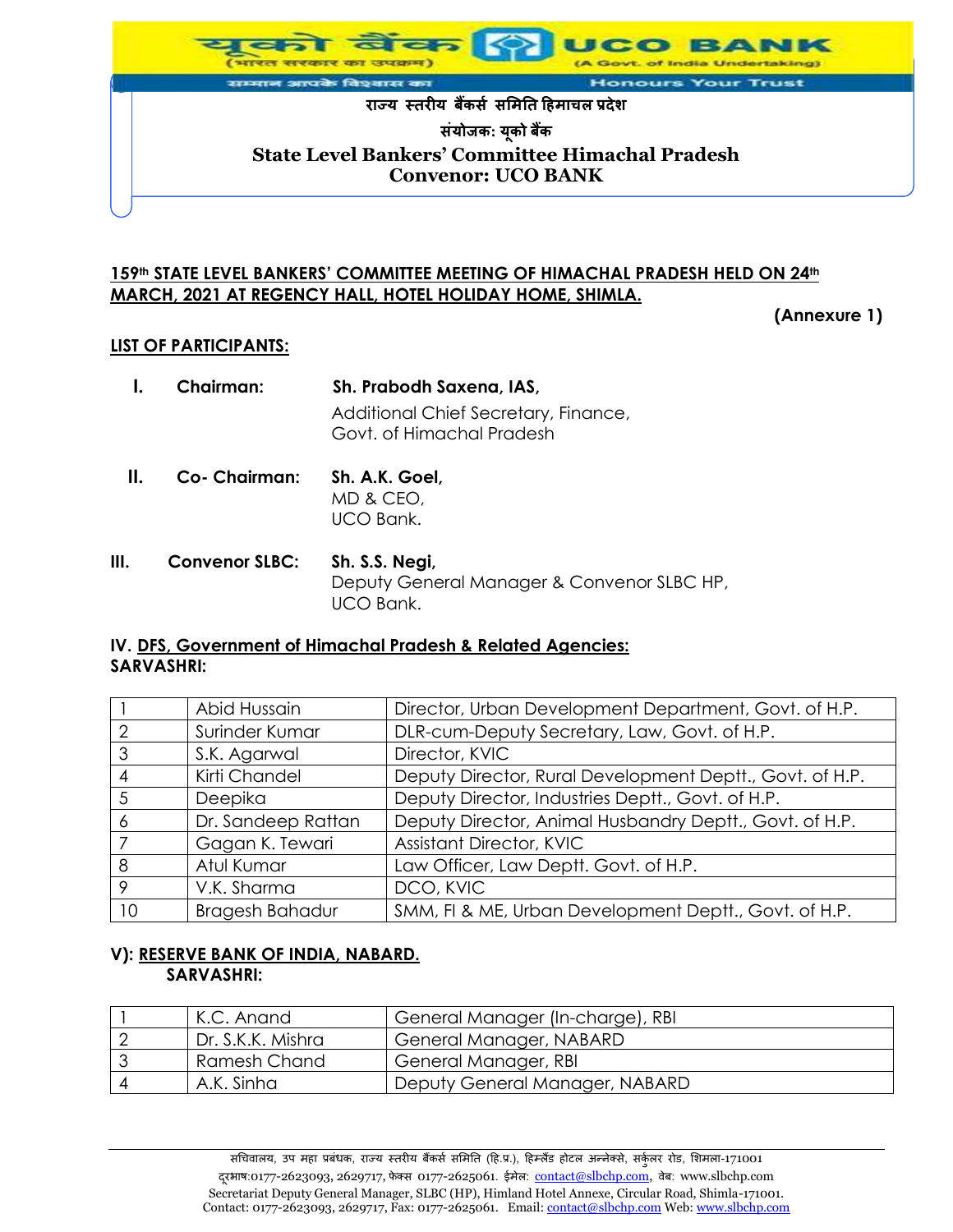

#### **VI): MEMBER BANKS: SARVASHRI**

|                | Reeta Kaul               | GM, PNB.                                |
|----------------|--------------------------|-----------------------------------------|
| $\overline{2}$ | Dr. R.P. Nainta          | GM, HPSCB                               |
| 3              | <b>Uday Chandra</b>      | Chairman, HPGB                          |
| 4              | Anoop Gupta              | CEO, Shimla Urban Coop. Bank            |
| $\overline{5}$ | Pawan Kumar              | DGM, SBI                                |
| 6              | Jyotika Khimta           | DGM, HPSCB                              |
| $\overline{7}$ | Parveen Kumar Arora      | DGM, Parwanoo Urban Coop. Bank          |
| 8              | <b>Vivek Dhawan</b>      | DGM, Bank of Maharashtra                |
| 9              | S.S. Mathur              | RM, Central Bank of India               |
| 10             | Manish Kumar             | RM, Canara Bank.                        |
| 11             | <b>Bhupender Rohilla</b> | Deputy Regional Manager, Bank of Baroda |
| 12             | Amit Kumar Poddar        | Deputy Zonal Manager, Bank of India     |
| 13             | Puneet Jaggi             | Regional Head, ICICI Bank               |
| 14             | Vikas Kumar              | Cluster Head, Axis Bank                 |
| 15             | Prashant Mandyal         | Cluster Head, HDFC Bank                 |
| 16             | Virender Sharma          | Deputy Vice President, HDFC Bank        |
| 17             | R.N. Jamalta             | AGM, HPARD Bank                         |
| 18             | Ravinder Kumar           | AGM, Kangra Central Coop. Bank          |
| 19             | Roop Singh Thakur        | AGM, Jogindra Central Coop. Bank        |
| 20             | Avneesh Thakur           | AGM, SBI                                |
| 21             | Ramesh Kumar             | AGM, SBI                                |
| 22             | Amit Nagar               | Chief Manager, Punjab & Sind Bank       |
| 23             | Vizender Singh           | Chief Manager, Indian Overseas Bank     |
| 24             | Karan Garg               | Chief Manager, IDFC First Bank          |
| 25             | Ashish Parmar            | Chief Manager, Kotak Mahindra Bank      |
| 26             | Tavishi Verma            | CBSL (VP), YES Bank                     |
| 27             | Dawa Cherring            | Senior Manager, Indian Bank             |
| 28             | Rajnish Kumar            | Senior Manager, UCO Bank                |
| 29             | Deepak Sharma            | Senior Executive, J&K Bank              |
| 30             | Kamal Khanduri           | Manager, Union Bank of India            |
| 31             | Neeta Devi               | Manager, Bank of Baroda                 |
| 32             | Nitin Verma              | Manager, IDBI Bank                      |
| 33             | Hemant Kumar Sethi       | Manager, South Indian Bank              |
| 34             | Suman Lata               | Manager, Baghat Urban Coop. Bank        |
| 35             | Devender Kalsi           | Manager, IT, UCO Bank Zonal Office      |
| 36             | Jeet Kumar               | Deputy Manager, SBI                     |
| 37             | Kanchan Singh            | Deputy Manager, Bandhan Bank            |